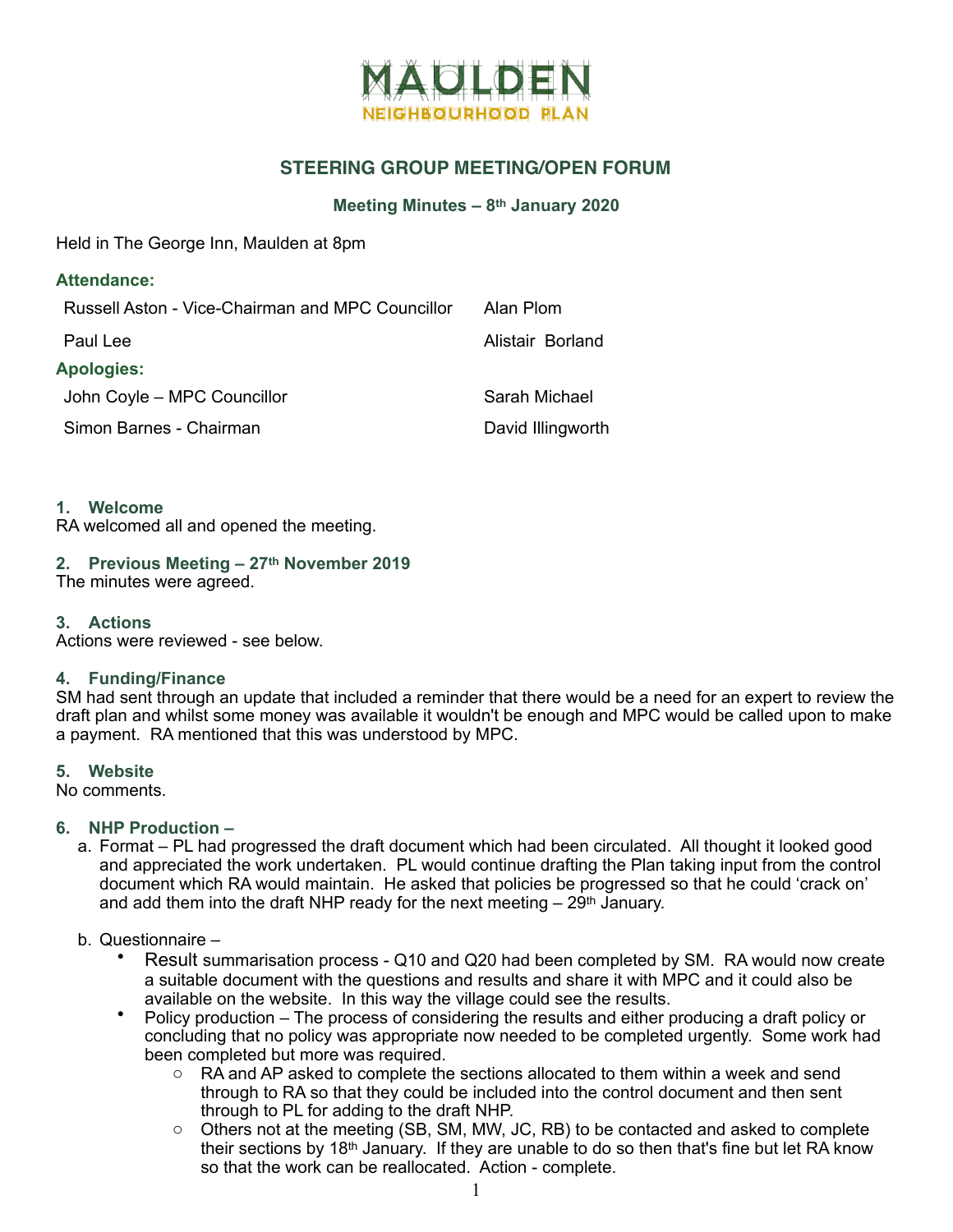- o The policies could refer to S106 / CIL monies.
- c. GIP Policies had been added by AB. RA had also added comment and this needed to be tidied up and refined.
- d. Housing Needs Survey AB had produced policies.
- e. Policy Validation a) The whole Group would need to look at and agree them. This should be at the next meeting b) The three watches and the Historical Society could then be used to look at them.
- f. CBC AP wondered whether now was a good time to contact CBC and update them on progress. RA would contact Tom Price and advise him that the NHP was being drafted and would be sent through in due course. Also, ask him to pass this onto planning so that they would be aware for when they were in discussions with developers. **Action**

## **7. Task List**

Reviewed and updated - see below.

## **8. Future Meetings**

Fortnightly for the time being.

## **9. AOB**

\* NHP Workshop - details to be sent round to the group

\* Questionnaire collection - AB to arrange direct with Jemma at BRCC.

## **10. Meetings**

Next meeting 27th January. RA to arrange

| Date                   | Action                                                                                                                      | Who       | Update                                                                                                                                         |
|------------------------|-----------------------------------------------------------------------------------------------------------------------------|-----------|------------------------------------------------------------------------------------------------------------------------------------------------|
| 14<br>May              | Investigate getting maps for NHP                                                                                            | <b>RA</b> | Aug 19 – RA has the email link and will<br>progress.<br>Oct & Nov 19 - Looking through Public<br>Sector Mapping emails. no joy yet             |
| 2 <sub>nd</sub><br>Oct | 'Affordable Housing' – RA to circulate papers re development,<br>JC to circulate summary details covering all developments. | JC        | $Nov -$<br>i) Papers re 'Land adj 129A and 131<br>Clophill Rd' circulated. Complete<br>ii) Summary details (just Old Farm) to<br>be circulated |
| 27<br>Nov              | HNS policies. Details to be added to the summary document.                                                                  | AB        | <b>Complete</b>                                                                                                                                |
| 27<br>Nov              | NALC documents to be sent through                                                                                           | <b>RA</b> | Complete                                                                                                                                       |
| 8 <sup>th</sup><br>Jan | Summary of questionnaire results to MPC                                                                                     | <b>RA</b> |                                                                                                                                                |
| 8 <sup>th</sup><br>Jan | Contact Tom Price at CBC                                                                                                    | <b>RA</b> |                                                                                                                                                |

### To Do / Task List

| Contact The George re next meeting              | RA |
|-------------------------------------------------|----|
| NHP Structure / Framework - Create and populate |    |